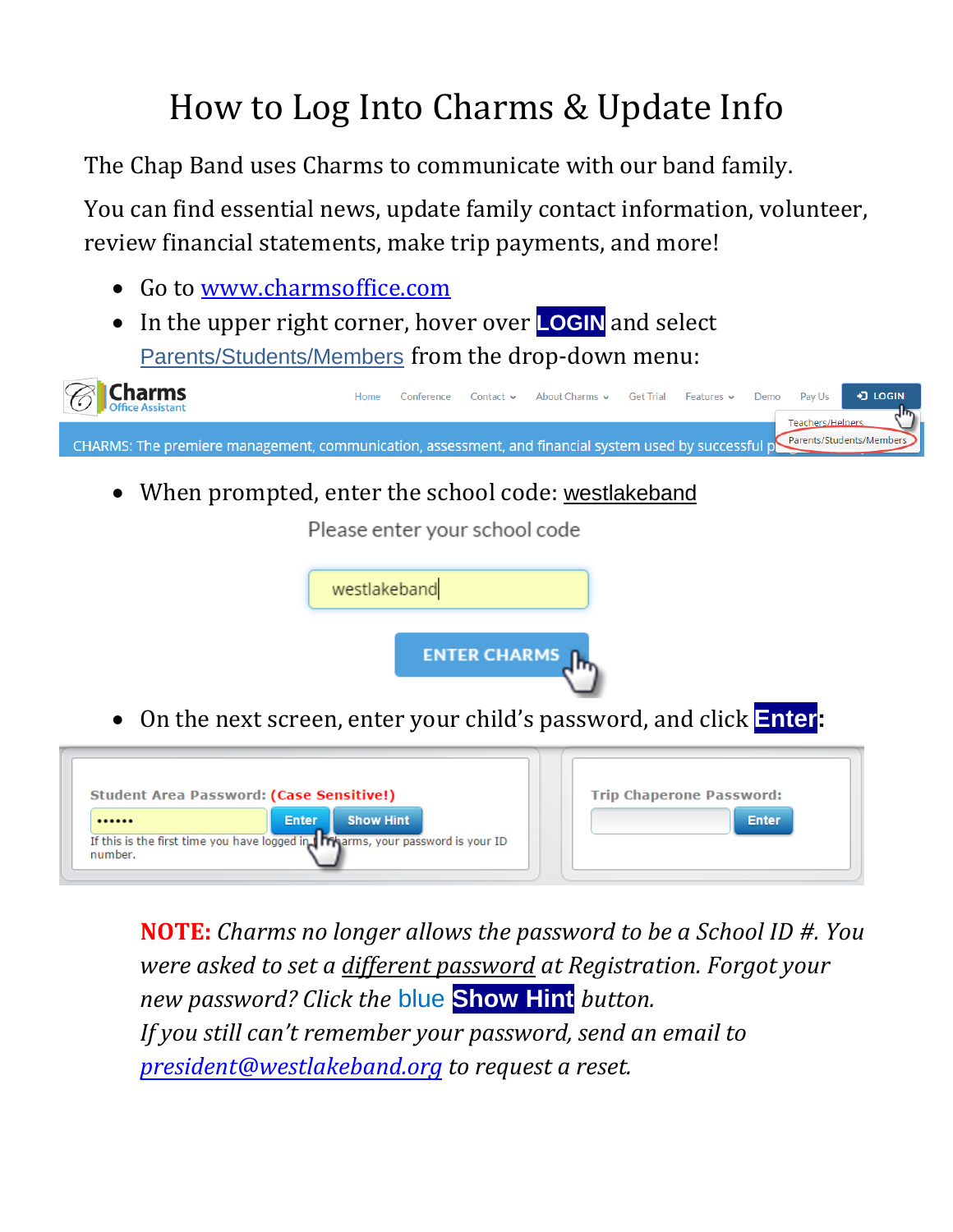Once logged in, you'll land on the home page, with icons for the Band Calendar, Handouts, Finances, Online Store, etc.:



 Keeping our contact info current is VERY IMPORTANT! Click on the blue **Update Info** icon to view your student's record and verify and/or correct **name, phone numbers, email**, etc.

> **NOTE:** This section is for your student's information. We want to make sure students are receiving our weekly emails.

| & Charms's Information |                                             |  |  |
|------------------------|---------------------------------------------|--|--|
| <b>Student ID</b>      | teststudent                                 |  |  |
| <b>First Name</b>      | Charms                                      |  |  |
| <b>Middle Name</b>     |                                             |  |  |
| <b>Last Name</b>       | <b>Student</b>                              |  |  |
| <b>Address</b>         | <b>Student's Address</b>                    |  |  |
| City, St Zip           | D                                           |  |  |
| <b>Phone</b>           | Cell Student's Phone                        |  |  |
| <b>Cell Carrier</b>    | $\sim$ $\sim$<br><b>Select Carrier</b><br>▼ |  |  |
| $E$ -mail              | <b>Student's Email</b>                      |  |  |